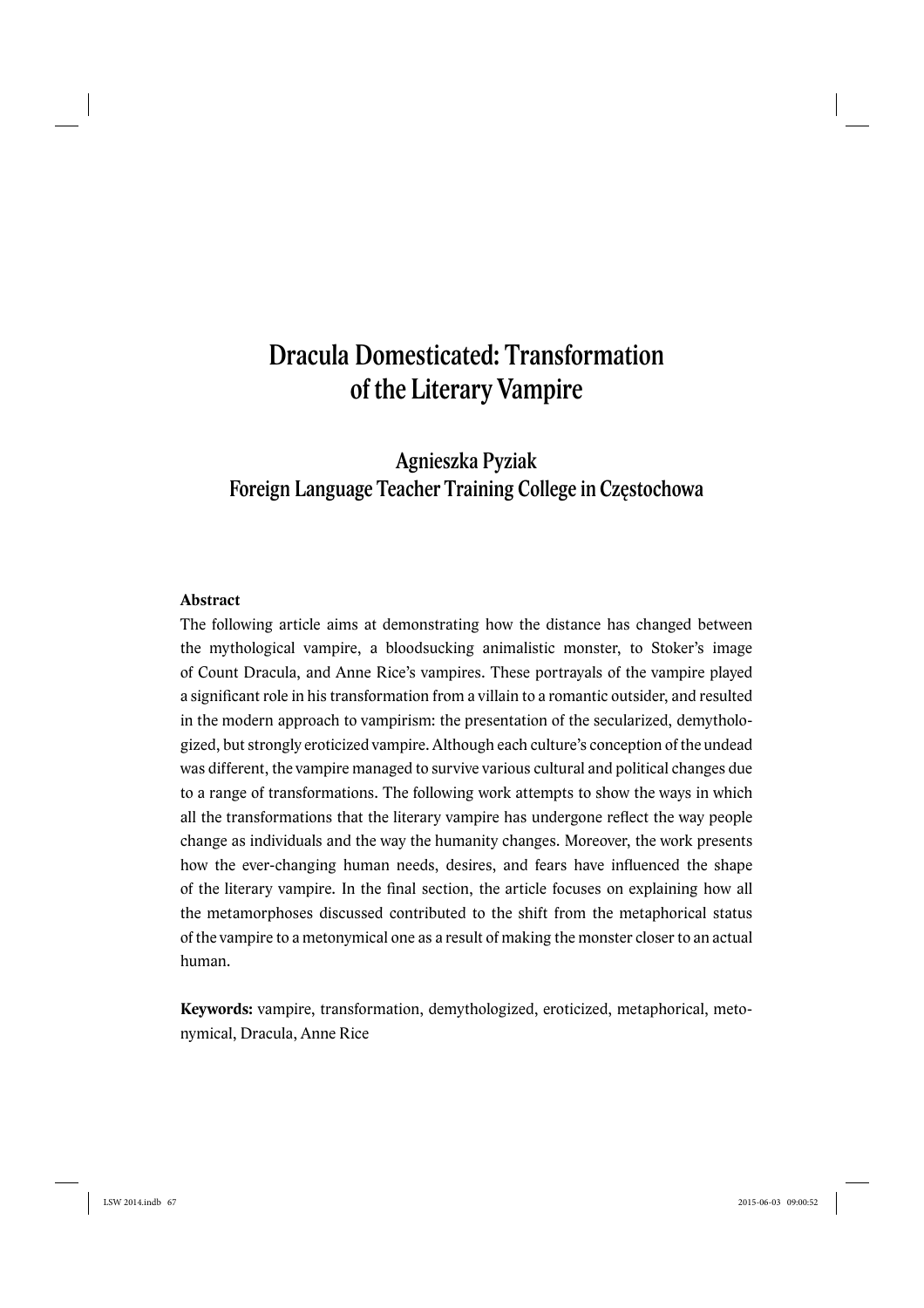### **Abstrakt**

Celem artykułu jest pokazanie zmian i różnic dzielących mitologicznego wampira – potwora krwiopijcę, Drakulę przedstawionego przez Brama Stokera oraz wampiry opisane przez Anne Rice w *Kronikach Wampirów*, której to sposób ich ukazania odegrał kluczową rolę w transformacji wampira z nikczemnika w romantycznego outsidera. Skutkiem tych zmian jest demitologizacja, laicyzacja oraz silne nacechowanie erotyzmem tej postaci. Postać wampira ukazywana była różnie w różnych zakątkach świata, pomimo tego jednak, spośród wielu legend, to ta właśnie przetrwała wszelkie zmiany kulturowe i polityczne. Niniejsza praca ma na celu pokazania jak ewoluowała postać wampira w literaturze i jak te zmiany odzwierciedlają to, jak zmienia się człowiek jako jednostka i jak zmienia się całe społeczeństwo. Praca ukazuje też jak zmieniająca się psychika ludzka, ewoluujące ludzkie potrzeby, pragnienia i obawy znajdują odzwierciedlenie w sposobie opisywania wampirów we współczesnej literaturze. Końcowa część pracy poświęcona jest zmianie statusu wampira z metafory w metonimię, która to zmiana jest skutkiem semantycznego zbliżenia się wampira do człowieka oraz jego demitologizacji.

**Słowa klucze:** wampir, transformacja, demitologizacja, nasycenie erotyzmem, metafora, metonimia, Drakula, Anne Rice

Vampire myths, legends and folklore have existed throughout the ages all over the world. They have appeared in various forms in almost every culture and society. The vampire myth is the most universal and the most everlasting. As Matthew Beresford observes in *From Demons to Dracula. Creation of the Modern Vampire Myth*, the belief in vampires is documented not only in Ancient Greece and Rome, India, and Babylonia but also in Norse mythology (2008, 7). Although these myths have different manifestations, there is a similarity that they all share; in many cases a moralistic element such as birth out of wedlock, incest, non-baptism, insufficient burial rites explains the creation of vampires (19).

According to Bartlett and Idriceanu, "a vampire is usually the result of a transformation where the innocent become corrupted" (2005, 3). There are also non-religious reasons for the existence of bloodsucking creatures. Melton, for example, explains the appearance of vampires by problematic childbirth. Such was the case of The Malaysian vampire *Langsuyar*; a beautiful woman who gave birth to a stillborn child. After realizing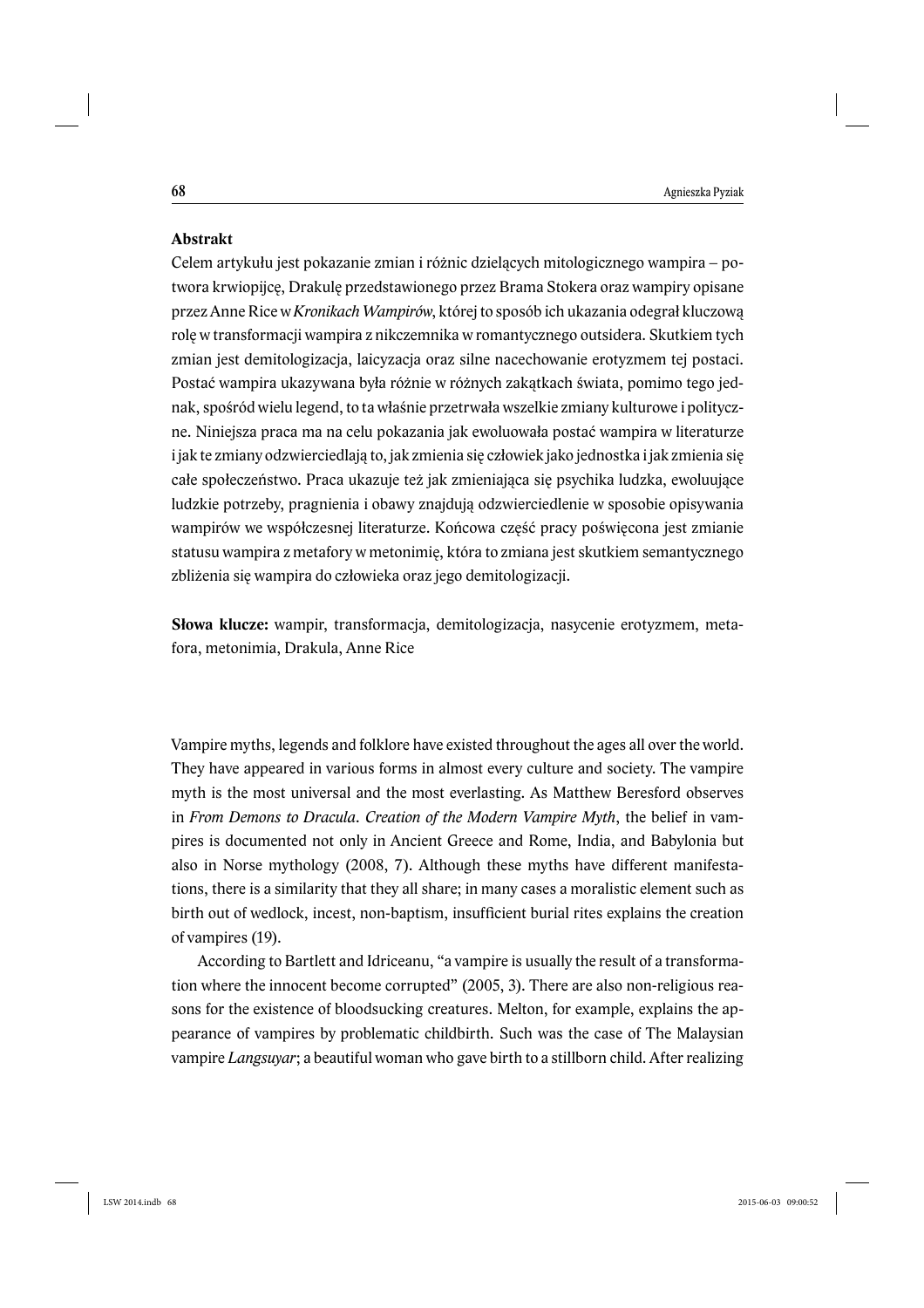that the child was dead she "clapped her hands and flew away into the trees. Henceforth, she attacked children and sucked their blood" (Barber 1988, 274). Nigel Suckling in his book *Vampires* states that some common causes of becoming a vampire are being bitten by a vampire or drinking the blood of a vampire. According to a myth, both a vampire's blood and their bite is venomous, and, allegedly, it is this venom that transforms human beings into vampires (2006, 9).

As the vampire myth has various places of origin and, as a result, it has so diverse manifestations, there is no pre-existent and commonly accepted definition of a vampire (Bane 2010, 2). All those manifestations, however, have one common feature, that is the fear they evoke. Therefore "the reason that there is no single definition of a vampire is because each culture of people, from their various time periods and from their various locations, has feared different things" (Bane 2010, 2–3). As man evolved, so did his fears, and thus the vampire. There are, however, certain characteristics that identify a vampire as a mythical figure. The most fundamental feature is the vampire's necessity to bite people or animals so that they could drink blood in order to survive. Due to that reason they are compared to a virus that infects and controls the body of its victim sucking the lifegiving liquid out of them (Bane 2010, 3).

During the 19<sup>th</sup> century vampires were made the subject of magazines as well as literature throughout Europe. Although stories about them existed long before that, as exemplified by the vampire episode in Lucius Apuleius' *The Golden Ass*, a Latin work from the  $2<sup>nd</sup>$  century AD, it was not, however, until the  $19<sup>th</sup>$  century when the first vampire novel, *The Vampyre* (1821) by John Polidori, appeared (Wolf 1999, 4). The novel was highly influenced by the Romantic movement and authors such as Shelley, Southey, Byron, or Coleridge (Beresford 2008, 115). Polidori's tale was in essence the first 'vampire story'. drawing on elements that were present in folklore, to which other ideas, such as the vampire being an aristocratic member of society, were added and these would become crucial to all later vampire stories (Beresford 2008, 116).

The next major fictional vampire novel was *Varney the Vampyre* (1847) written by James Malcolm Rhymer, mistakenly attributed for a long time to Thomas Preskett (Woolf 1999, 5). In 1872 J. Sheridan Le Fanu wrote *Carmilla*, a novella often described as the earliest example of a vampire story to reflect signs of lesbianism. Probably the most recognized of all, however, is *Dracula* by Abraham (Bram) Stoker (Beresford 2008, 125). Dracula, whom Bram Stoker described as wholly villainous, the "Primal Dragon", and a menial of Satan (Woolf 1999,  $5-6$ ), left a lasting impression that typified the genre for the next decades. In the 1800s and 1900s vampires, indeed, were presented as villains;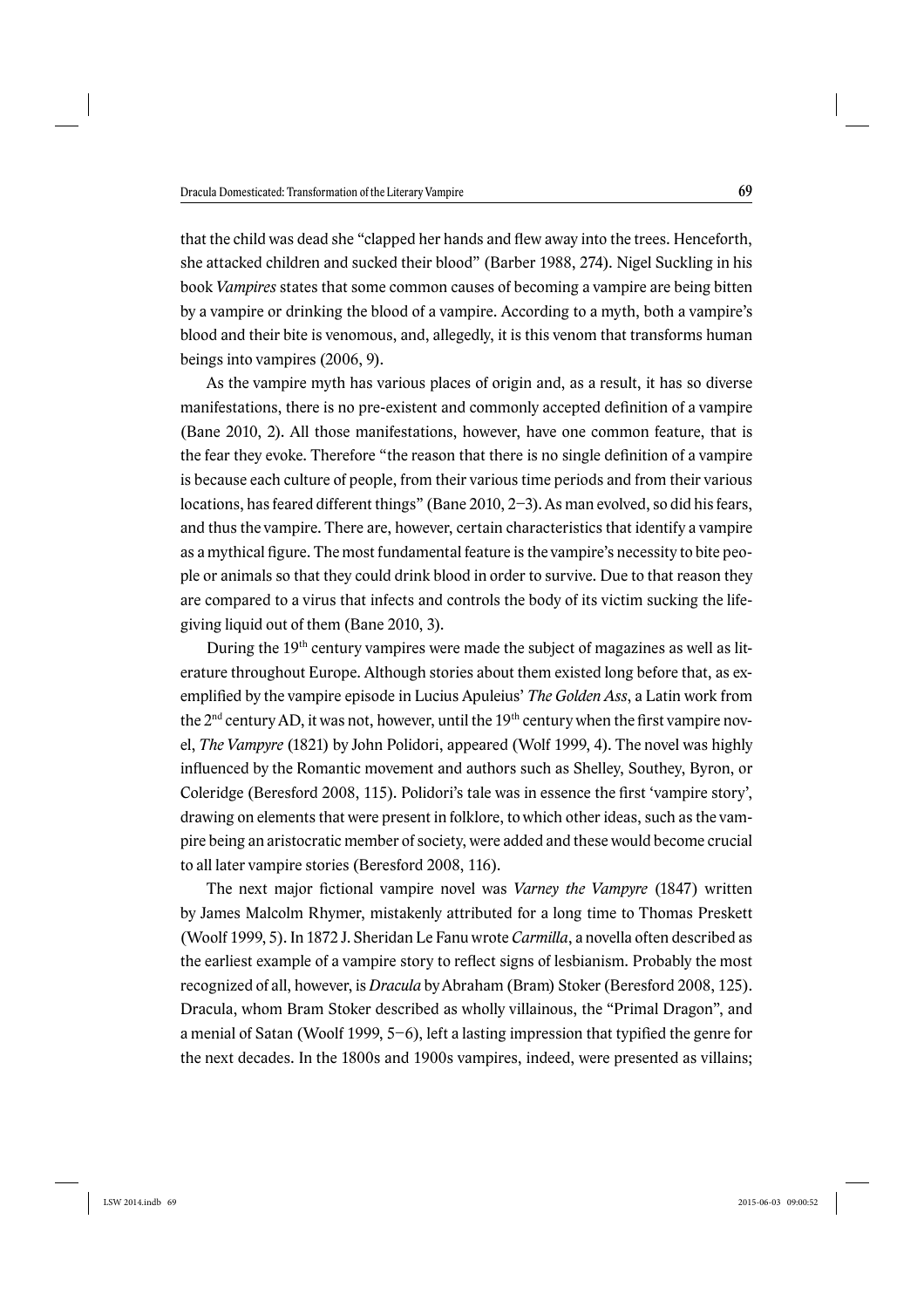they were the personification of evil, often shown as animalistic and mindless killers (Beresford 2008, 116–117).

Since the publication of Anne Rice's *Vampire Chronicles* in the 1970s, the figure of the vampire has undergone various metamorphoses in response to ongoing cultural and political changes. It appears then, that vampires are able to adjust themselves to the needs of ever changing society, which is the main cause of their survival as they can also adapt to the changing urges, desires, and fears of humanity (Gordon and Hollinger 1997, 3).

Tony Thorne claims that the vampire figure endures in popular culture owing to its adaptability and ability to transform into "whatever our society shuns, but secretly demands" (Thorne 2000). By transforming into the reflection of the human psyche, the vampire, as a consequence, becomes closer to a human being than to an actual monster (Carter 1997, 31). Therefore, it can be stated that the vampire has become a cultural mirror in which the humanity can see its own reflection with its values, ideals, anxieties and fantasies. As Gordon and Hollinger state in *Blood Read. The Vampire as Metaphor in Contemporary Culture*, one of the most interesting transfigurations in the vampire character in literature and cinema is its gradual "domestication" (1997, 2). While Beresford claims that the vampire is not the terrifying creature that he used to be, he has become "the parody of what he once was" (2008, 140).

The change is so prominent that Jules Zanger, in his essay "Metaphor into Metonymy: the Vampire Next Door", distinguishes between the "old" and the "new" vampire. Moreover, he claims that, with each modification, the vampire becomes more human and also that human role as a victim becomes lesser (1997, 17–20). The vampire has not only morphed into something civilized but also beautiful and romantic; dangerous and sexually promiscuous (Carter 1997, 27–28). More recently, vampire stories have become romantic tales depicting vampires as attractive men captivating the imagination of young women (Mukhereja 2011). In *Our Vampires, Ourselves*, Nina Auerbch claims that "Every age embraces the vampires it needs" (1995, 145) which implies not only that our view of vampires has changed but also that the figure of a vampire reflects, as Joan Gordon and Veronica Hollinger describe it, the changing times and collective psyche which results in the variety of innovations in the depiction of vampires in literature (1997, 4).

First of all, it should be noted that the image of the literary vampire has lost much of its monstrosity and religious connotations. The vampire has always been connected with religion and religious iconography. Beresford stresses the link between the story of Jesus' betrayal by Judas Iscariot (considered the most ultimate act against the Christian religion) and the modern vampire myth, i.e. Judas might be regarded as the first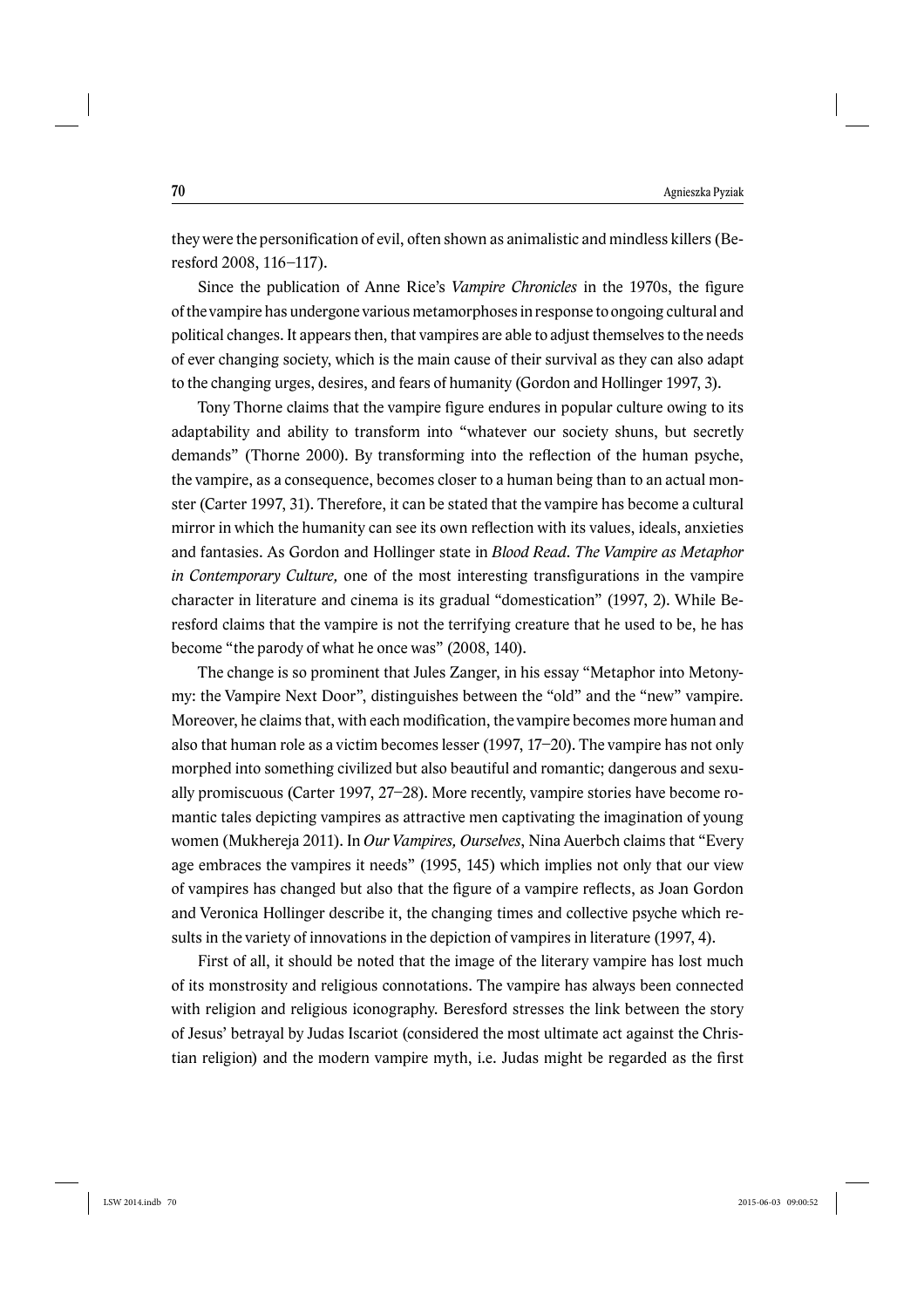vampire which explains the antagonism of the Church towards the figure of the vampire. The Church, however, was not afraid to use the vampire for its own purposes as "an additional power over the people" (Beresford 2008, 42–43). It is likely, for example, that the common fear of becoming a vampire after death was used to dissuade people from committing suicide, as it was widely known that a suicide cannot be buried within a consecrated ground and is ultimately condemned (Barber 1988, 24).

Christianity can also be credited with establishing the vampire as the manifestation of evil, therefore vampires were endowed with traits commonly associated with the devil; the ability to take a form of any living creature or control the mind of his victims (Beresford 2008, 32–41). In the modern world where God and Satan have become irrelevant not only in art but also in human lives, the vampire has undergone the process of secularization (Wolf 1999, 8). What Zanger describes as the "new" vampire, is said to be devoid of anti-Christian dimension. If the undead is an embodiment of evil, it is a choice dictated either by the conditions or personality and not a sign of an ultimate rebellion against God or aligning with Satan. Hence, the modern vampire's nature has been largely compromised, which allows the existence of both bad and good vampires (Zanger 1997, 17–19). It has also been observed that, as there is a significant decrease of respect towards institutional religion, contemporary authors of vampire fiction abandon the diabolic image of the undead (Carter 1997, 29). Socio-cultural changes in the western world have resulted in the growing skepticism among the contemporary people; not only do they put in question the existence of God, but also are not afraid of Hell which is, therefore, reflected in the image of the vampire whose religious aspect and the odium of deterrence from sin is less appealing than the eroticism he radiates.

What follows the loss of the vampire's religious status is the loss of the folkloric attributes. The "old" and "new" vampires do not possess many common features other than being undead, nocturnal and thirsty for blood. They do not change into bats or wolves, they are able to see their reflection in a mirror, and above all, crucifixes and garlic seem to have little effect on them (Zanger 1997, 19). Such a transformation is illustrated by Anne Rice in *Interview with a Vampire* when Louis, the vampire who narrates the story, when asked about his magical abilities, says: "That is, how you would say today ... bullshit?" (1993, 22). The extreme case of this alteration is exemplified in *Twilight* where Stephenie Meyer presents a new interpretation of the aversion to sunlight that fits the times and culture contemporary to the vampires she describes: they do not burn in the sun like their literary predecessors, but, being exposed to it makes them sparkle like diamonds (Michaud 2009, 39–45).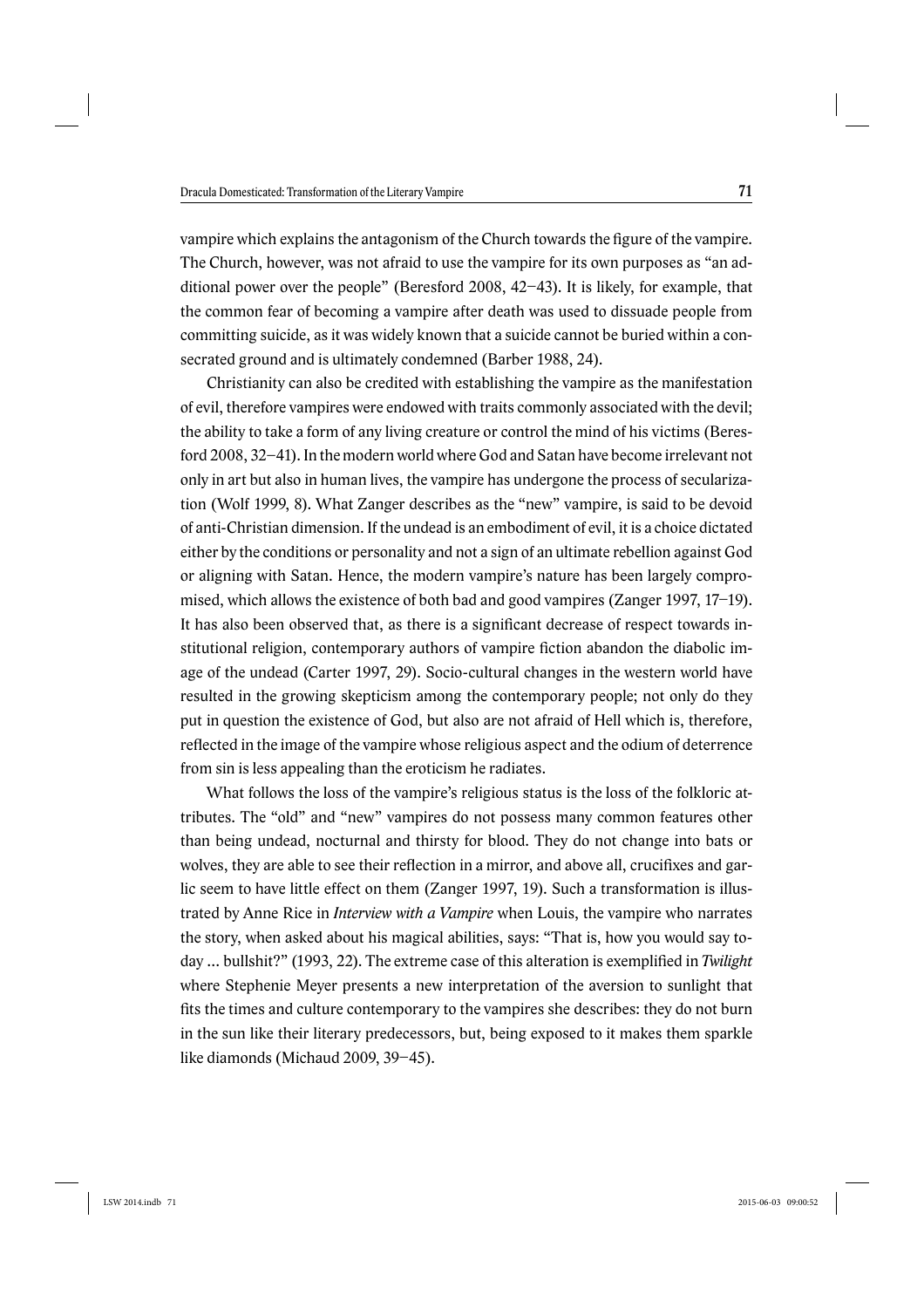What is more, the dwelling place of the vampire has changed. Moving vampires away from places commonly associated with death and decay to more modern and urban settings is credited to Rice, whose vampires, Louis and Lestat, and also other vampires in *Vampire Chronicles*, live in "comfortable, well-furnished places generously appointed with art and cultural artifacts gathered through the centuries" (Wood 1999, 65–66). The fact that they live "next door" makes them more familiar and easier for the reader to identify with. What follows this change is that modern vampires are rather communal than solitary creatures. Although Stoker's Count Dracula lives in something on the shape of a family or community, the characters that he is surrounded with are introduced only for technical reasons, and, as far as their influence on the course of the action is concerned, they are insignificant and functionless. It is Rice who introduces the vampire as living with and relating to other vampires in the full understanding of this concept (Zanger 1997, 18–26).

Charlaine Harris, the author of Southern *Vampire Mysteries*, goes even further in humanizing vampires in terms of their social relations. She created a universe in which the existence of vampires is public knowledge. Thanks to the invention of synthetic blood there is no need to feed on humans so vampires could "come out of coffins" and exist alongside with people as a new minority, next to the black and the homosexual and, what is more, have legal rights and be represented in the government. For society, the vampire is, however, still "the other" constituting both threat and attraction as all the alien qualities that vampires possess are at the same time perceived as alluring (Carter 1997, 29). The common way of depicting vampires as part of community while still making them appear different enough to be called a minority may relate to the need to understand the frightening, yet attractive, "other" sexes, races, species that share the world with us (Carter 1997, 27–44). Due to the fact that vampires mainstream with humans, they can be observed, their "otherness" can be explored, which, in a way, helps people to delve into their fear of otherness. According to Williamson, modern vampires are presented as those who are part of society but still "do not occupy the normative identity – white, middle class, male, able-bodied, heterosexual" and exist in multiple categories (living dead, tamed monster, socialized outcast) such as those who are mixed raced or bisexual as it resonates with the shape of modern society which defies borders and fixed identities (2005, 2).

The next change, which the "new" vampire owes to Rice, is the shift of the role of humans as victims and the vampire's role as the oppressor. As it is implied by Zanger, the role of human beings as victims has been trivialized and can be even considered marginal. Zanger compares the amount of attention given to human characters such as Mina or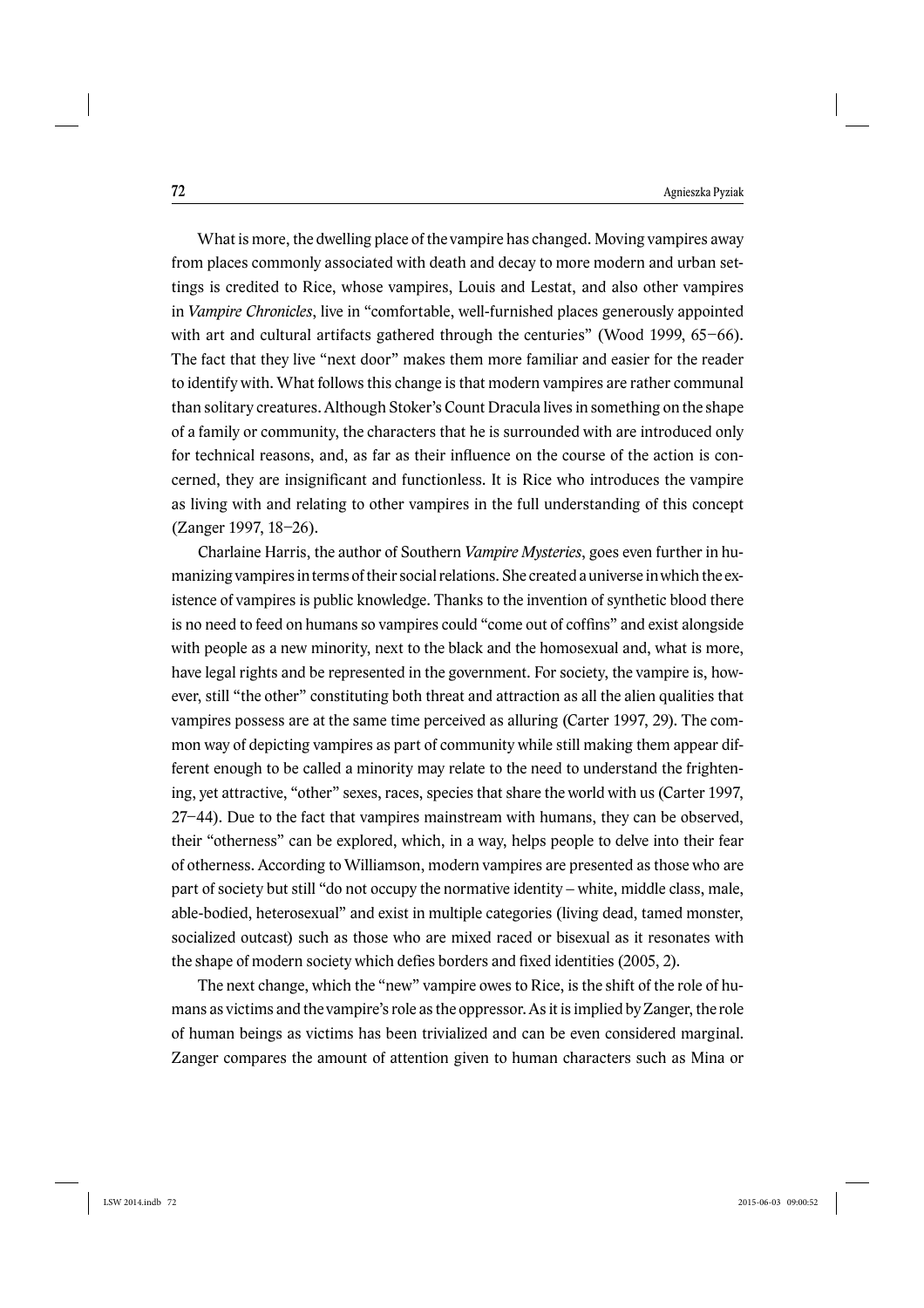Lucy in Stoker's *Dracula* with the space devoted to analogical characters in Rice's *Interview with the Vampire*. The conclusion is that in the latter the only significant relationships are those between a vampire and a vampire while "the victims are as indistinguishable from each other as McDonald hamburgers – and serve much the same function" (Zanger 1997, 21). On the contrary, in *Dracula*, victims in such a vampire-human relationship were carefully selected, pursued, and never accidental. Zanger draws a parallel between the decline of the role of humans as victims and diminishment of the moral dimension of modern vampire fiction. There are no human characters opposing the evil normally associated with vampires, represented in *Dracula* by van Helsing, or no definite victims for whom to fear, therefore, as Zanger states, the modern audience must identify with the "lesser" of evils presented i.e. the "good" vampire, the self-doubting killer (1997, 18–20).

Due to the new place in the society provided for the vampire in modern fiction, the "new" vampire becomes more complex in terms of his communal condition. As Zanger notices, Dracula, the representative of the "old" vampire, was linked to human beings by means of a very narrow range of emotions: hunger, contempt, hatred, and bitterness. The "new" vampire, on the other hand, has undergone emotional evolution because he is fully and constantly exposed to the society he lives in and, in consequence, he experiences love with all its trials and tribulations, betrayal, disappointment, and mental states normally attributed to human beings. Moreover, such a vampire has the ability to express a desire to change, he is very often a self-loathing type.

The change presented is exemplified by one of the main characters of *Interview with a Vampire* by Rice, Lestat, whose code of morality enables him to kill only the wicked ones as he says "I save those innocents from their fate. And I like taking my killers to me because they are my brothers, and we belong together, and why shouldn't they die in my arms instead of some poor merciful mortal who has never done anyone any willful harm? These are the rules of my game" (1993, 12). In *Interview with a Vampire*, Louis, the narrator describes himself as torn between hunger for blood and sense of self-preservation and his conscience reminding him that killing people is wrong which, in consequence, makes him want to die as he does not want to live against his moral principles. He says, "Am I damned? Am I from the devil? Is my very nature that of a devil? I was asking myself over and over (…) What have I become in becoming a vampire? Where am I to go? And all the while, as the death wish caused me to neglect my thirst, my thirst grew hotter; my veins were veritable threads of pain in my flesh; my temples throbbed; and finally I could stand it no longer" (1993, 69). This sense of morality is common for most of the vampires in Rice's *Vampire Chronicles*.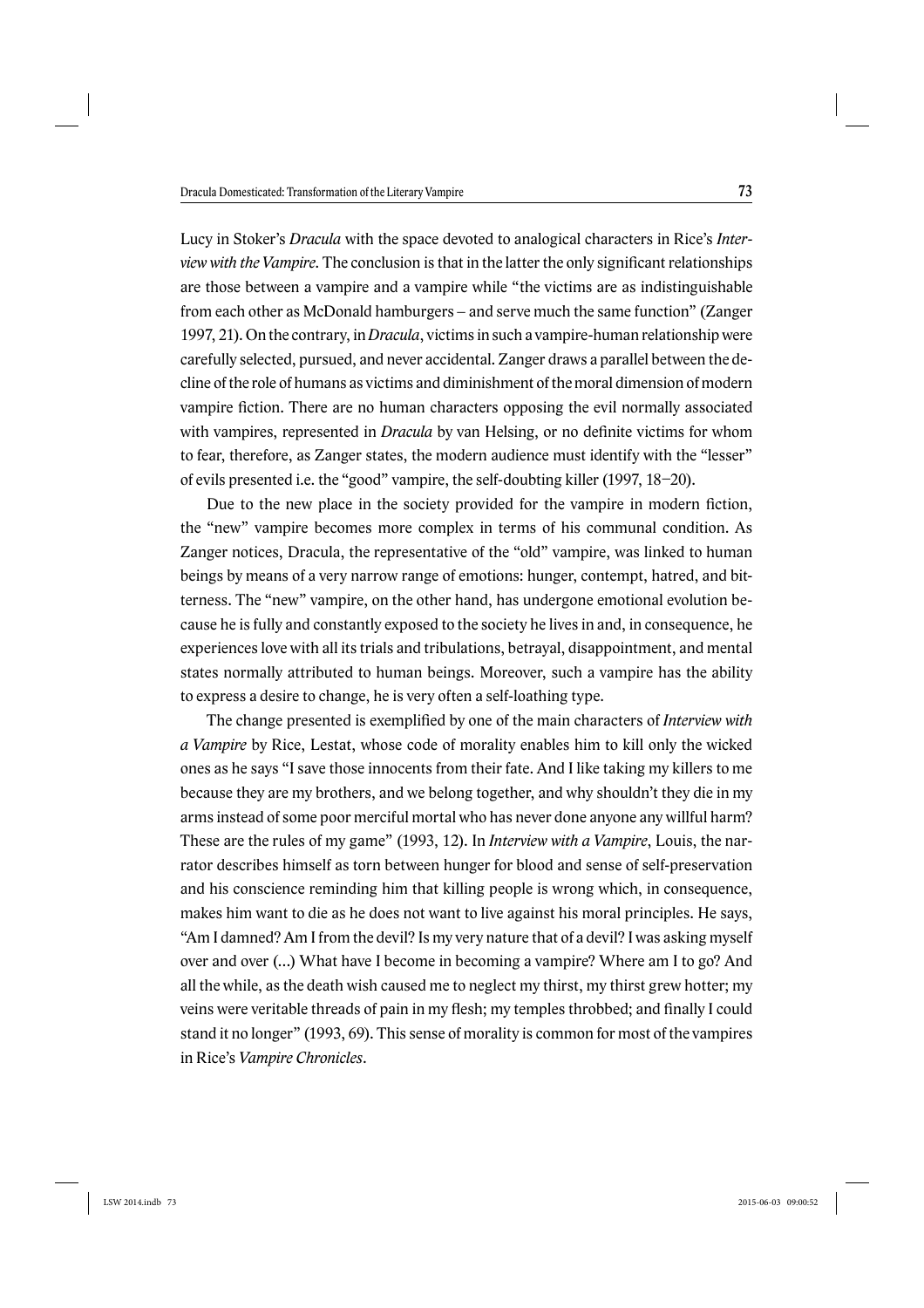Certain similarity between Rice's vampires and Stephenie Meyer's vampire universe in *The Twilight Saga* can be noticed, especially as far as ethical issues related to killing for sustenance is concerned. Edward, the main vampire character, does not want to be a monster and he explains: "just because we've been dealt a certain hand … it doesn't mean that we can't choose to rise above – to conquer the boundaries of a destiny that none of us wanted" (Meyer 2005, 268). Additionally, as Michaud observes, Edward Cullen and his family describe themselves as "vegetarians" as they feed exclusively on the blood of animals because, as they say, it makes them more civilized. It means they are part of contemporary culture and not just prey on it. The virtue such as restraint and moderation are of key importance because they stand in opposition to the contemporary culture built on consumerism. Such vampires provide models to follow in a society which seems to be out of control in terms of its needs and desires. In this way "Edward Cullen may be not only a person but a person better than most humans" (Michaud 2009, 47).

Paradoxically, although vampires have become more secular, they have also become more divine or God-like, especially in terms of their appearance. In all the descriptions of Count Dracula, his monstrosity is constantly highlighted:

His face was strong—a very strong—aquiline, with high bridge of the thin nose and peculiarly arched nostrils; with lofty domed forehead, and hair growing scantily round the temples, but profusely elsewhere. His eyebrows were very massive, almost meeting over the nose, and with bushy hair that seemed to curl in its own profusion. The mouth, so far as I could see it under the heavy moustache, was fixed and rather cruel-looking, with peculiarly sharp white teeth; these protruded over the lips, whose remarkable ruddiness showed astonishing vitality in the man of his years. For the rest, his ears were pale and at the tops extremely pointed; the chin was broad and strong, and the cheeks firm though thin. The general effect was one of extraordinary pallor (Stoker 2009, np.)

The extreme change in the way of depicting vampires in modern literature can be best exemplified by Meyer's portrayal of Edward whose appearance is not only remote from evoking animalistic connotations but makes him the image of human perfection and places closer to a Greek god or a catwalk model than a bloodthirsty monster. He and other vampires in Meyer's novel are presented as "so devastatingly, inhumanely beautiful. They were faces you never expect to see except perhaps on the airbrushed pages of a fashion magazine. Or painted by an old master as the face of an angel" (2005, 19). In contrast to Count Dracula, Edward in his appearance has little similarity to a beast. Instead, other features such as strength, speed, agility, mind reading make him a super-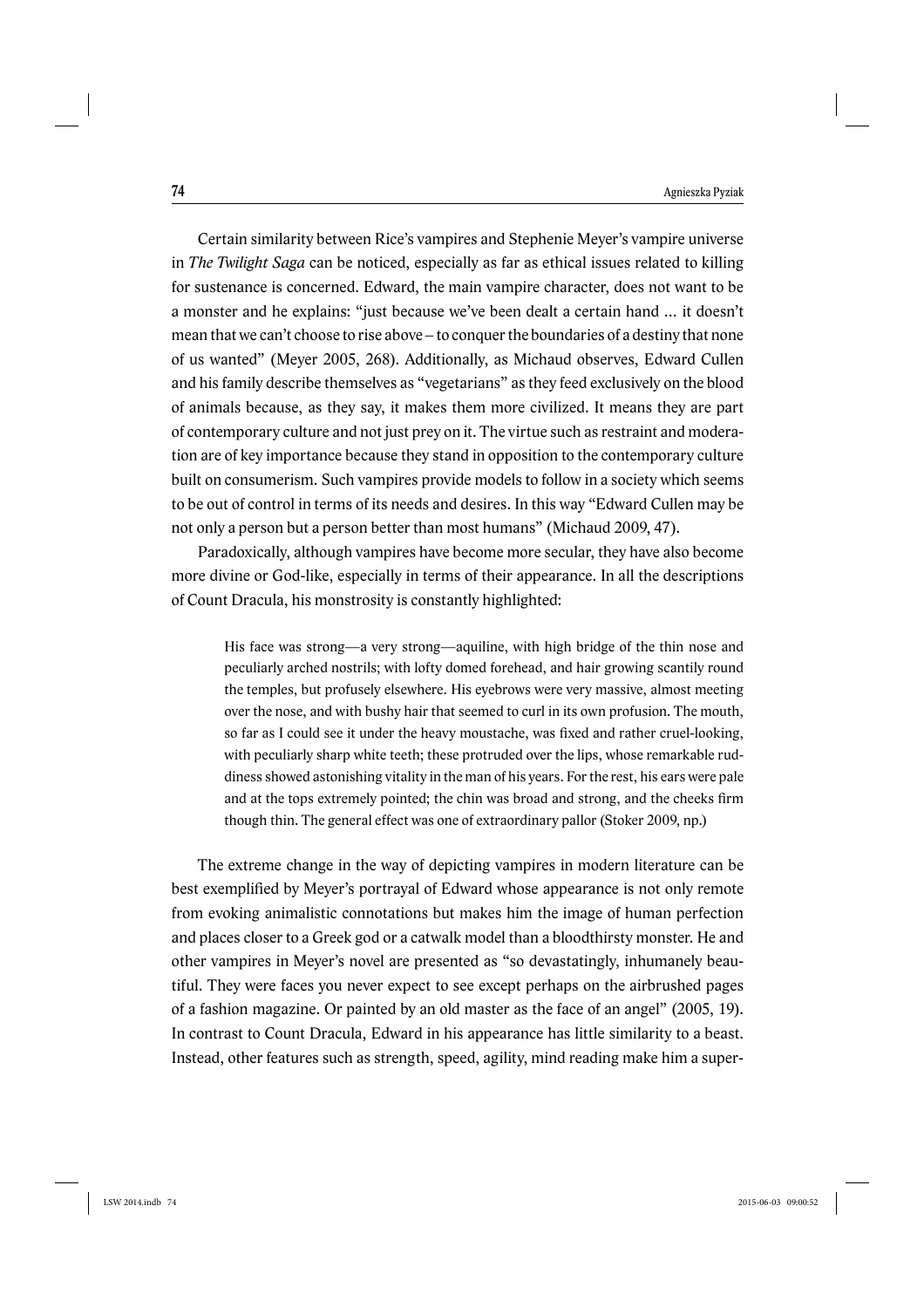hero or a higher being. Apart from being physically attractive, the "new" vampire often has other desirable characteristics; intelligence, wealth, and chivalrous manners.

Ananya Mukherja in her article "My Vampire Boyfriend: Postfeminism, 'Perfect' Masculinity and Contemporary Appeal of Paranormal Romance" focuses on the idea of a vampire boyfriend widespread in the latest vampire literature. She finds certain similarity between the appeal of romanticized vampires and "the contradictory and conflicted relationship that many women have to feminism and femininity and a perceived conflict between feeling protected and having the approval of visible femininity, on the one hand, and being self-determining and active, on the other" (2011, 3–8). As Mukherja implies, modern women want security and protection while still retaining freedom associated with feminism. Only a vampire can fulfill such conflicting needs as he represents the past and the present. She also claims that women are attracted to the figure of the undead God-like romantic as he represents a forever young but, at the same time, old-fashioned gentleman and offers security and stability while still being an attractive bad boy who can bolster a woman's conviction that with the power of her love she can save even a monster (Mukherja 2011, 3).

As Leonard Wolf states in the introduction to *Blood Thirst*, in the late twentieth century vampires have undergone not only domestication and secularization but also they have become extremely eroticized. They are handsome, youthful, romantic, and sensuous. Wolf mentions the beauty with which a vampire embrace, previously associated with death and pain, is portrayed in the late 20th century. He implies that instead of suffering and damnation, it makes one think of the "dreamlike stillness of the vampire lovemaking. A vampire bends over his or her victim (…) and the victim's face takes on a look of bliss"  $(1999, 4)$ . As Margaret L. Carter's observes, in modern vampire fiction the vampire is sexually attractive and magnetic "*because* he is a vampire and not *in spite of* being one" (1997, 27). Sexuality of the vampire has undergone transformation as nowadays he is not just a seductive monster but he is capable of love, passion, and lust.

Such a portrayal of the vampire, as both, a seducer and a romantic lover may result from the need to create a male protagonist who would compensate for the defects in conventional sexual behaviour of contemporary men. What the modern vampire can offer is not just sex but gentle eroticism which is nowadays considered anachronistic. As Gordon suggests, the creation of a sympathetic vampire is typical of female rather than male authors which may be explained by the fact that "it is a feminist vision to see power in the giver of nourishment as well as in the taker" and, therefore, the female author tends to find positive qualities in beings ordinarily considered monstrous (1988, 233).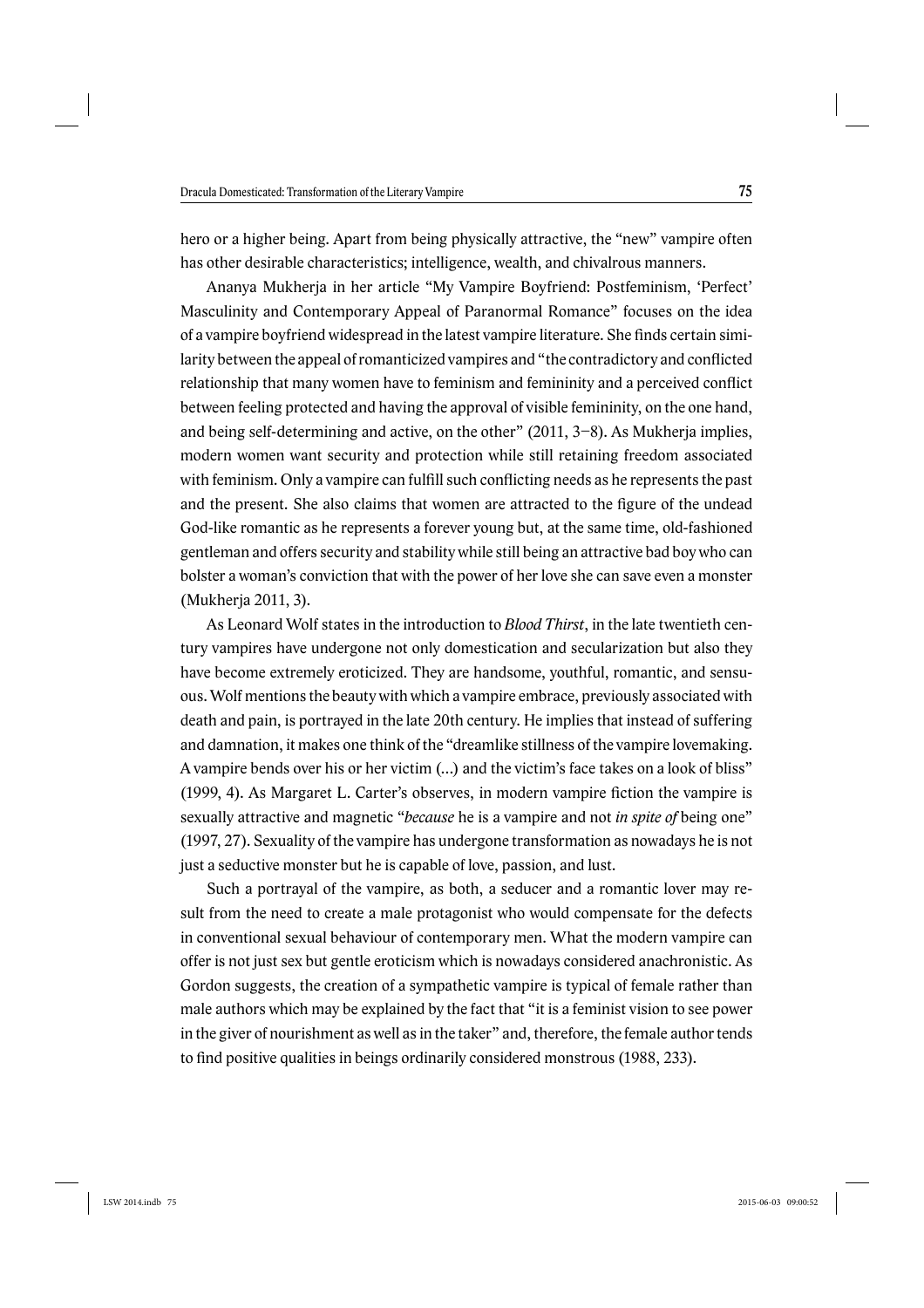Still, both "old" and "new" vampire embody sex outside norm and certain sexual deviancy. The difference is, however, that in the times contemporary to Stoker, sexual deviancy was to be suppressed while nowadays crossing sexual boundaries has ceased to be a taboo. The sexual revolution of the second half of the 20<sup>th</sup> century resulted in the increased openness towards different varieties of sexuality. This has led to a new approach to sex in vampire literature. In terms of sex the vampire used to embody what is sinful and forbidden; now he represents whatever people secretly crave (Gelder 2010, 20–35).

In his essay, "Metaphor into Metonymy: The Vampire Next Door", Zanger states that all the transformations that the literary vampire has been subjected to have a very important outcome. Namely, the changes imply a shift form the metaphoric vampire to the metonymic one. Zanger quotes David Sapir to show the distinction between a metaphor and metonymy defining metaphor as "an equivalence between terms taken form separate semantic domains" (1997, 20) and metonymy as the replacement or juxtaposition of "contiguous terms that occupy a distinct or separate place within what is considered a single semantic or perceptual domain" (1997, 20). Zanger shows that the vampire as a mythical figure started out as completely distinct from humans, on the contrary, the "new" vampire has become more and more alike and, consequently, has moved from the separate semantic field, the "vampire" domain" to the direction of the "human" domain where the two terms "human" and "vampire" can be used as contiguous. It might be suggested In the light of this theory, the vampire seems to be even more ingrained into humanity. With each transformation, the distance between the vampire and the human is decreasing, and, as every change that the vampire has undergone is triggered by the changes in the human psyche, it might be stated that the vampire has evolved from the evil "Other" into a mirror-image of ourselves.

Since the publication of *Dracula* in the 19<sup>th</sup> century, the interest in the undead has not dwindled. Indeed, there is something remarkable in the society's interest in vampires. They are often used as a mirror in which people can see themselves as reflected with their fears, needs, and desires. However, vampires show not only how people change as individuals  $-$  they also reflect how they change globally. For example, the vegetarian eco vampires of *Twiligh*t may represent the need to change the philosophy of life and attitude towards the environment. They may also embody the willingness to become more human in the world in which people have the tendency to turn their backs on humanity. The vampire can tell us about the contemporary concerns: the attitude towards love, family, illnesses, death, and faith (Gordon and Hollinger 1997, 1–4). As Beresford claims, there is no typical vampire. The vampire is a blend of all the vampires that ever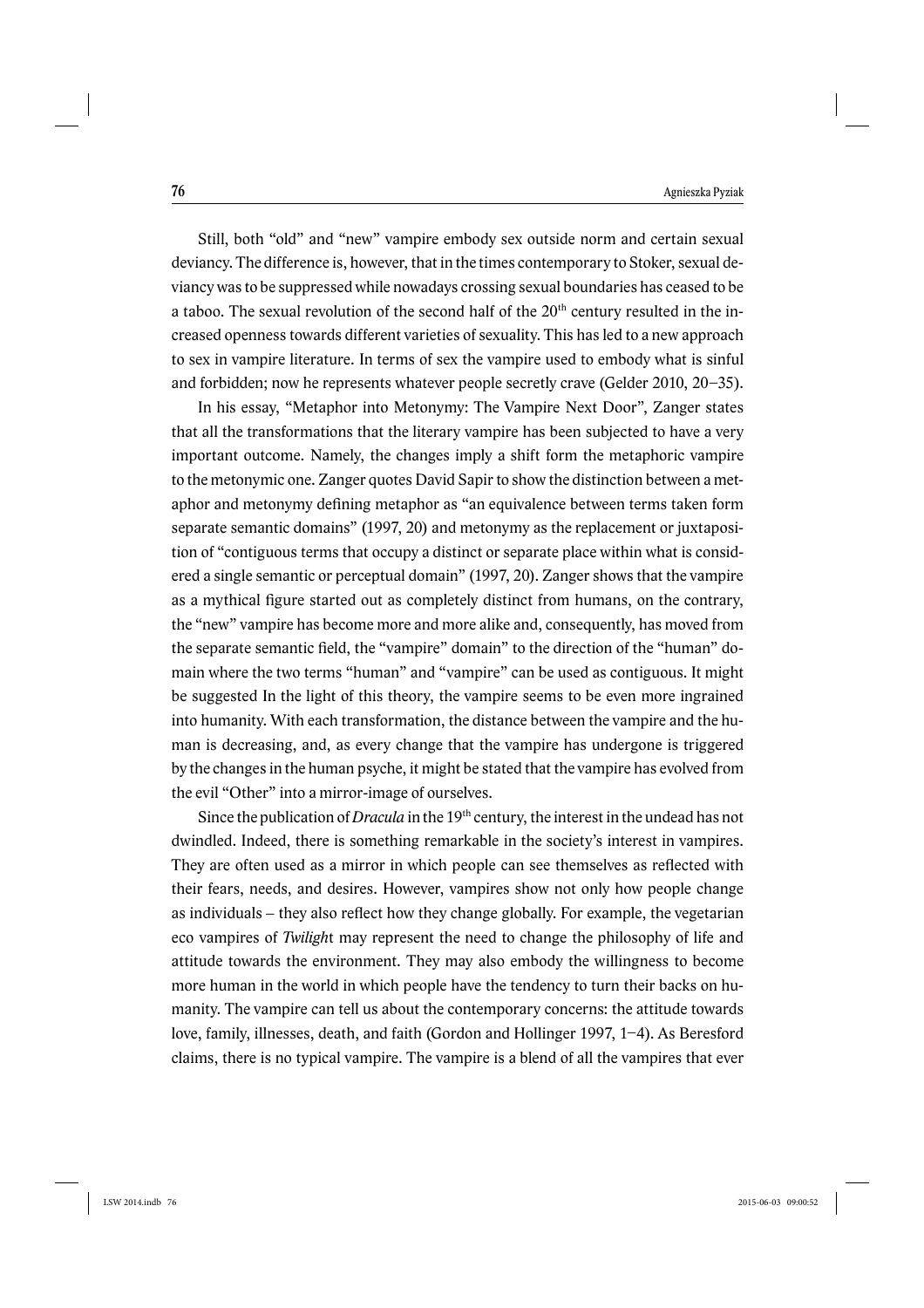existed mixed with whatever attributes he reflects of the society contemporary to him. It is an ever-changing entity relevant to the culture that produced him so "the modern vampire is a being born of demons, burned as heretic and reviled as friend" (Beresford 2008, 201).

## Works cited

Adams, John Joseph. 2009. *By Blood we Live*. San Francisco: Night Shade Books.

- Auerbach, Nina. 2010. *Our Vampires, Ourselves.* Chicago: University of Chicago Press, 1995.
- Bane, Theresa. *Encyclopedia of Vampire Mythology*. Jefferson NC: McFarland Company Inc.
- Barber, Paul. 1998. *Vampires, Burial and Death. Folklore and Reality*. Brighthampton NY: Vail- Ballow Press.
- Barlet, Wane and Flavia Idriceanu. 2005. *Legends of Blood. The Vampire in History and Myth*. Stroud: Sutton Publishing.
- Beresford, Matthew. 2008. *From Demons to Dracula. The Creation of the Modern Vampire Myth*. London: Reaktion Books Ltd.
- Carter, Margaret L. 1997. "The Vampire as Alien in Contemporary Fiction," in *Blood Read* edited by Joan Gordon and Veronica Hollinger 27–44. Philadelphia: University of Pennsylvania Press.
- Day, William Patrick. 2002. *Vampire Legends in Contemporary American Culture: What Becomes a Legend Most.* Lexington KY: University of Kentucky Press.
- Gelder, Ken. 2001. *Reading the Vampire*. London: Routlege.
- Gordon, Joan and Veronica Hollinger. 1997. "Introduction: The Shape of Vampires" in *Blood Read* edited by Joan Gordon and Veronica Hollinger (1–7). Philadelpia: University of Pennsylvania Press.
- Gordon, Joan. 1998. "Rehabilitating Revenants, or Sympathetic Vampires in Recent Fiction." Extrapolation 29, 3: 227–234.
- Hallab, Mary. 2009. Y. *Vampire God. The Allure of the Undead in Western Culture*. Albany: State of New York University Press.
- Harris, Charlaine. 2006. *Dead Until Dark.* London: Orbit.
- Jenkins, Mark Collins. 2009. *Vampire Forensics. Uncovering the Origins of an Enduring Legend*. Washington: the National Geographic Society.
- McClelland, Bruce. 2006. *Slayers and their Vampires. A Cultural History of Killing the Dead*. Ann Arbor MI: University of Michigan Press.